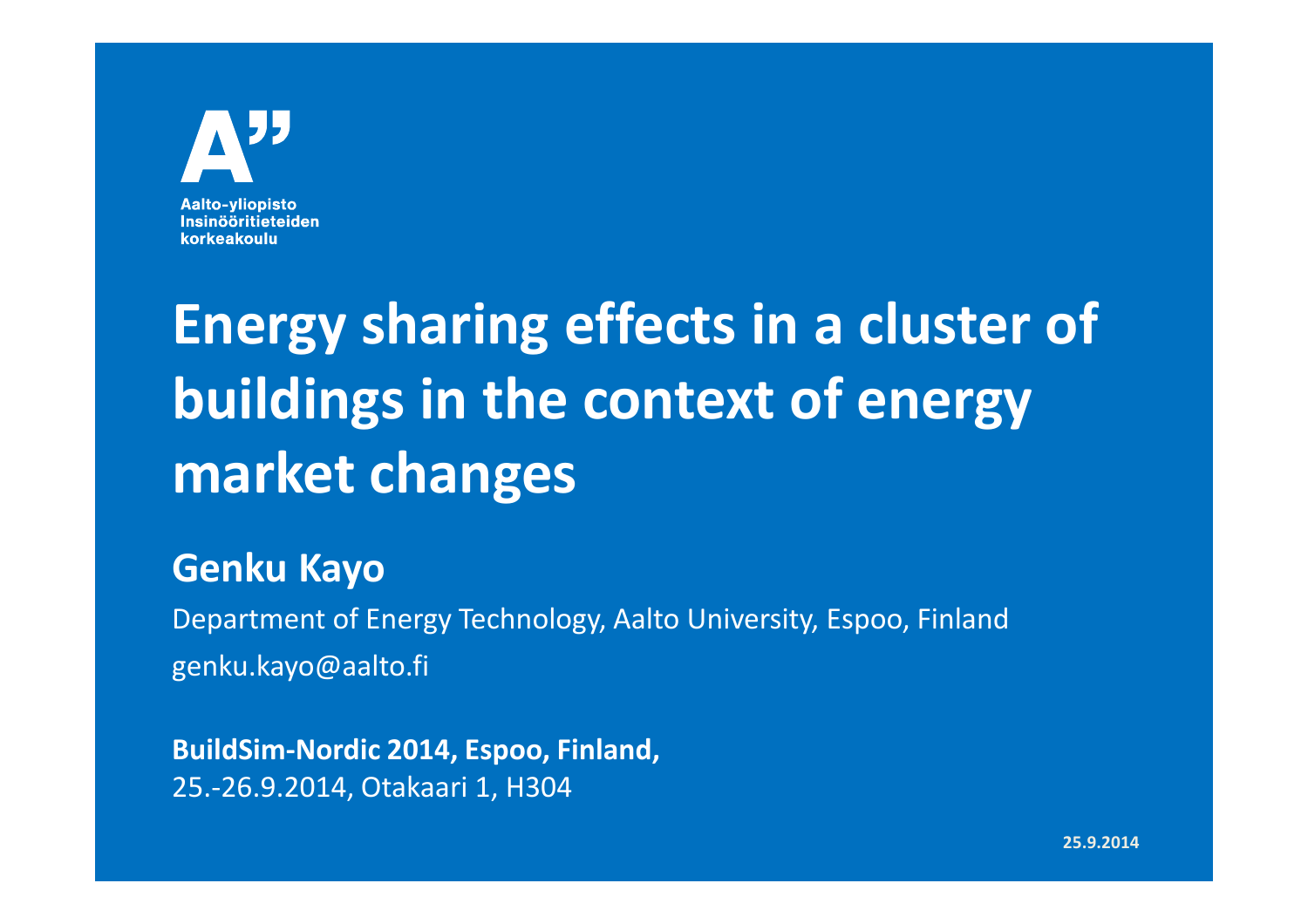#### **Background**

#### • **Zero Energy Building (ZEB)/ Zero Carbon Building (ZCB)**

- Energy Performance of Buildings directive (EPBD) says that all new buildings must be **nearly ZEB** by 2020.
- However, it is said that achieving a ZEB status **without the grid** would be quite difficult.

#### • **Zero Energy Community/ Zero Carbon Community**

- focuses on ZEB approaches not only single building but also a group of buildings, so called "**energy community**".
- is **a cluster of buildings**, in which every building can generate both of electricity and heat with micro-generation technologies such as CHP or PV, and can share both of energy among themselves.

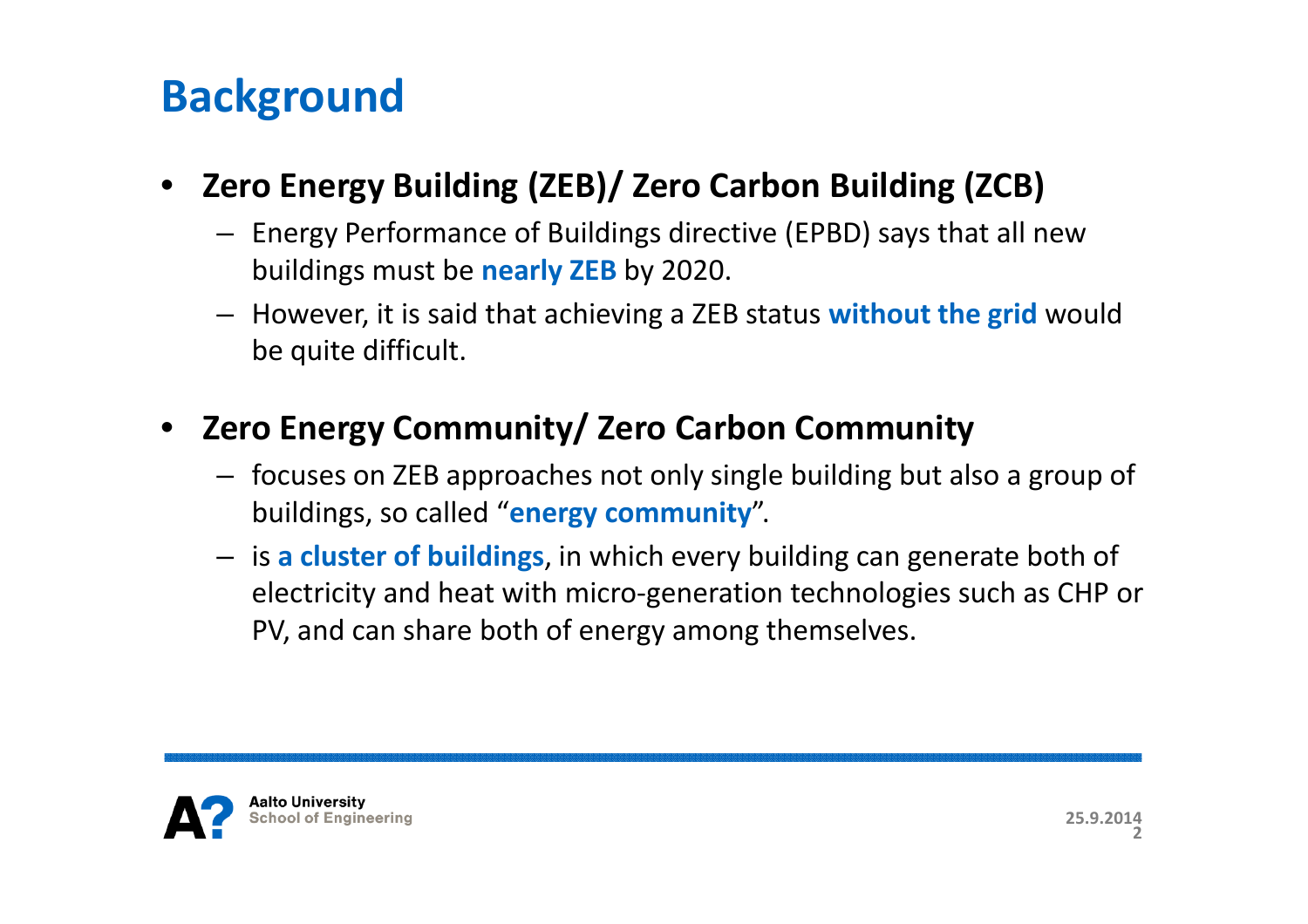#### **Network of energy distribution**



www.carlsterner.com/research/2009\_resilience\_and\_decentralization.shtml

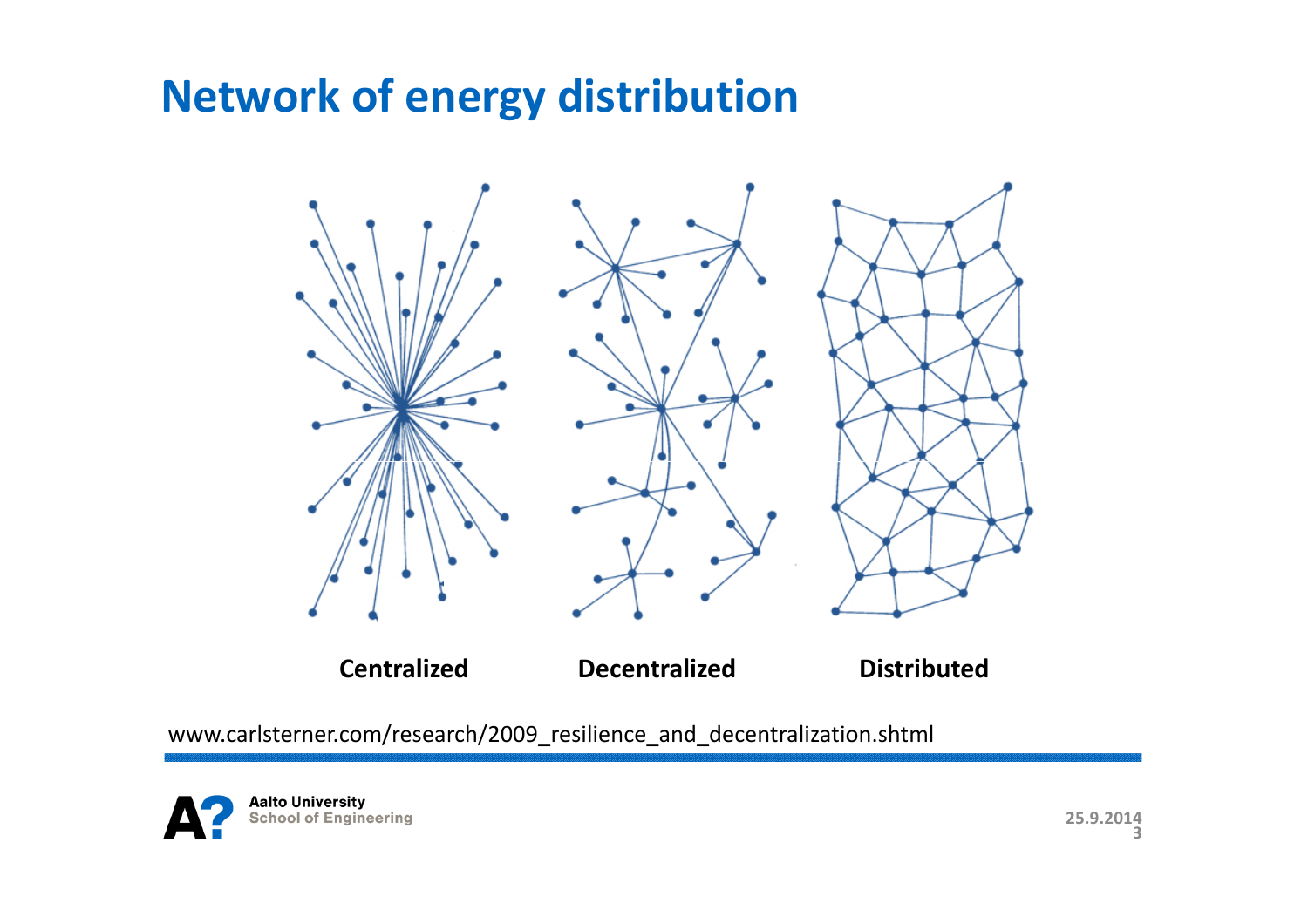#### **Questions**

- •Best coupling of buildings.
- • When and how much energies should be utilized among buildings.
- • Optimal capacities of generation, and optimal operation modes.
- • Ideal energy system composition of each building(CHP, renewables, etc.).
- • Integration of local energy systems and building energy systems.(e.g. District heating network)

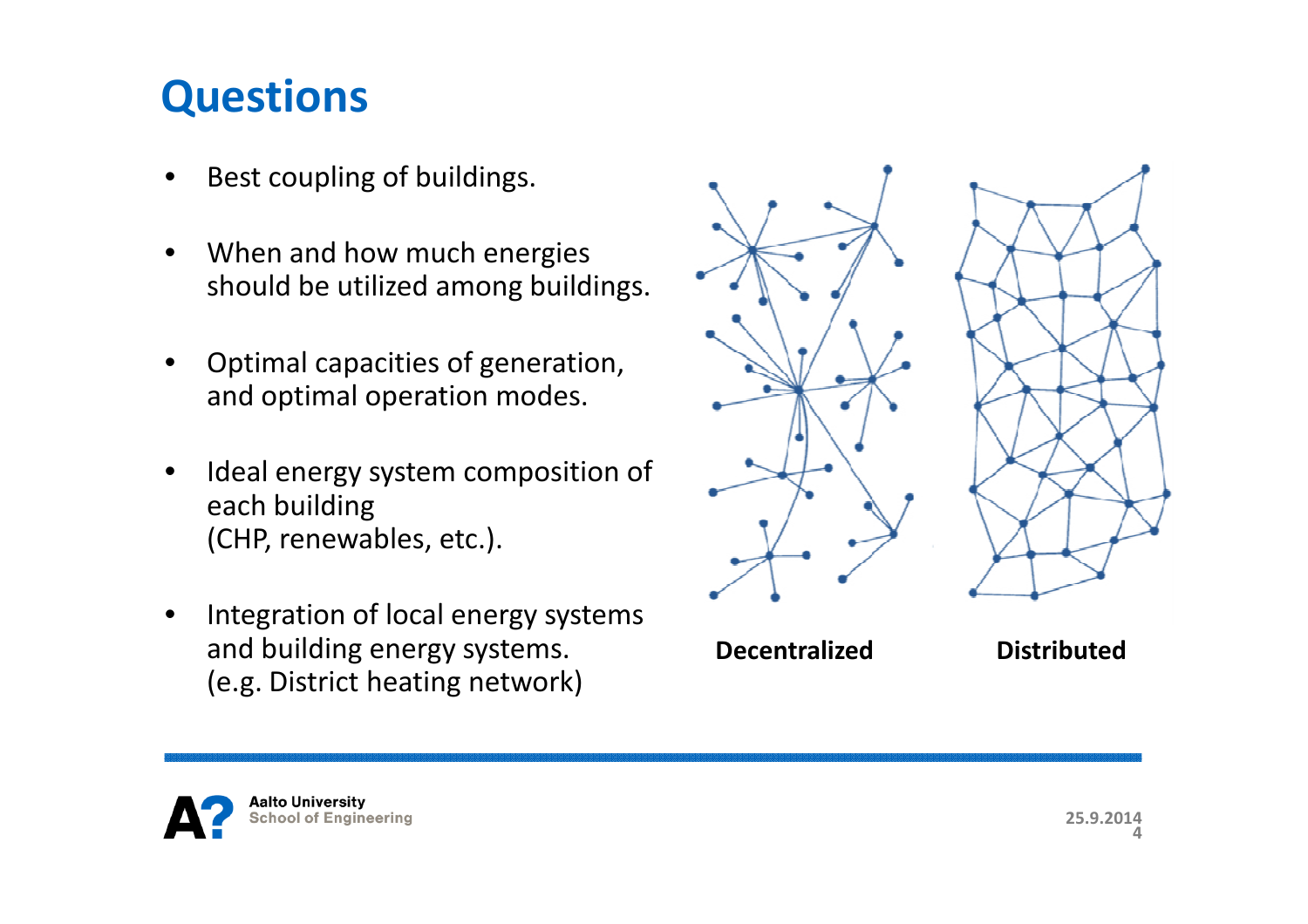### **Methodology**

- and the state of the state **Energy system**
- and the state of the state **Case study**
- and the state of the state **- Demand profile**
- –**Local energy production (CHP)**

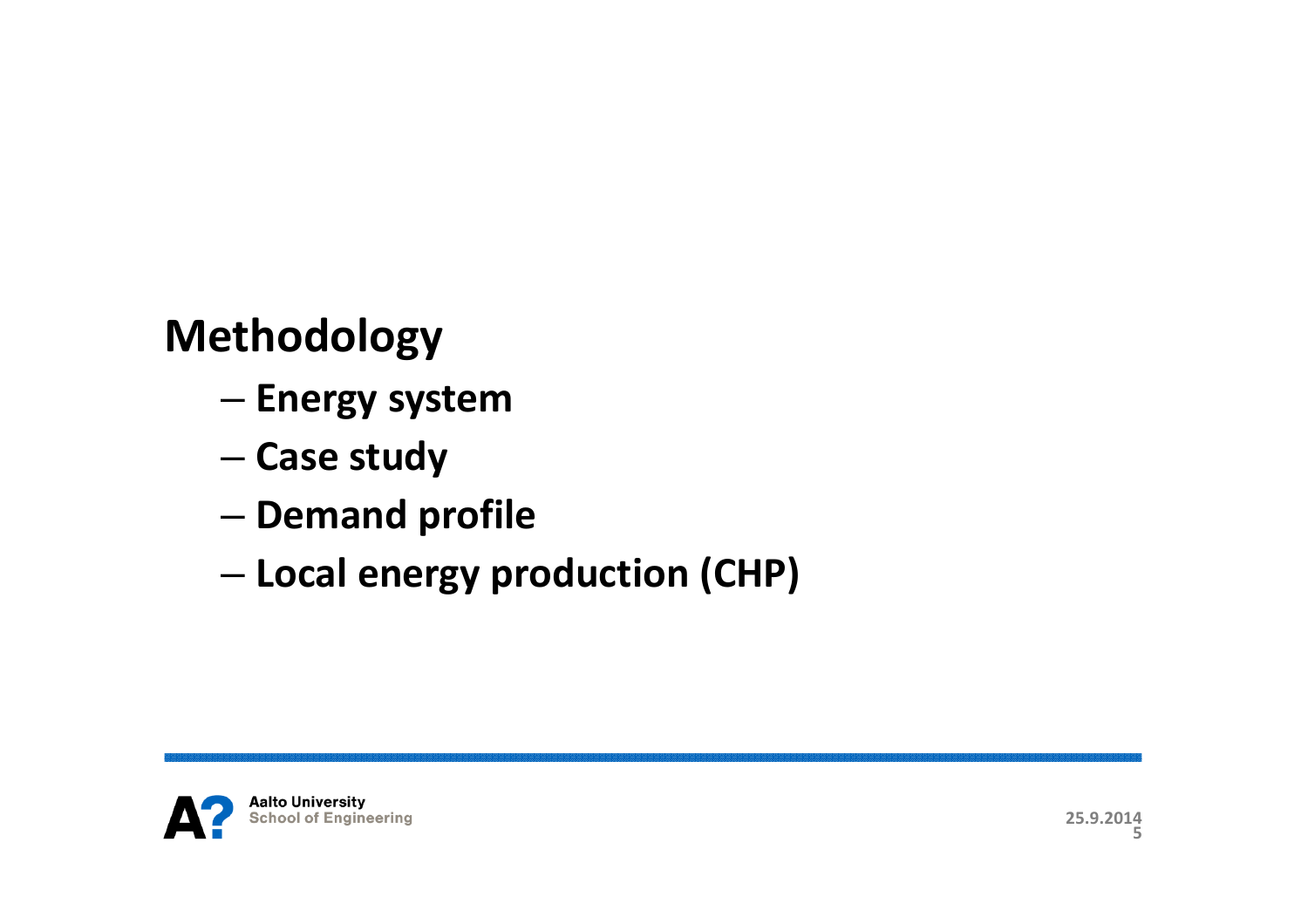#### **Boundary and energy flow in the case oftwo separated buildings**



**Aalto University School of Engineering**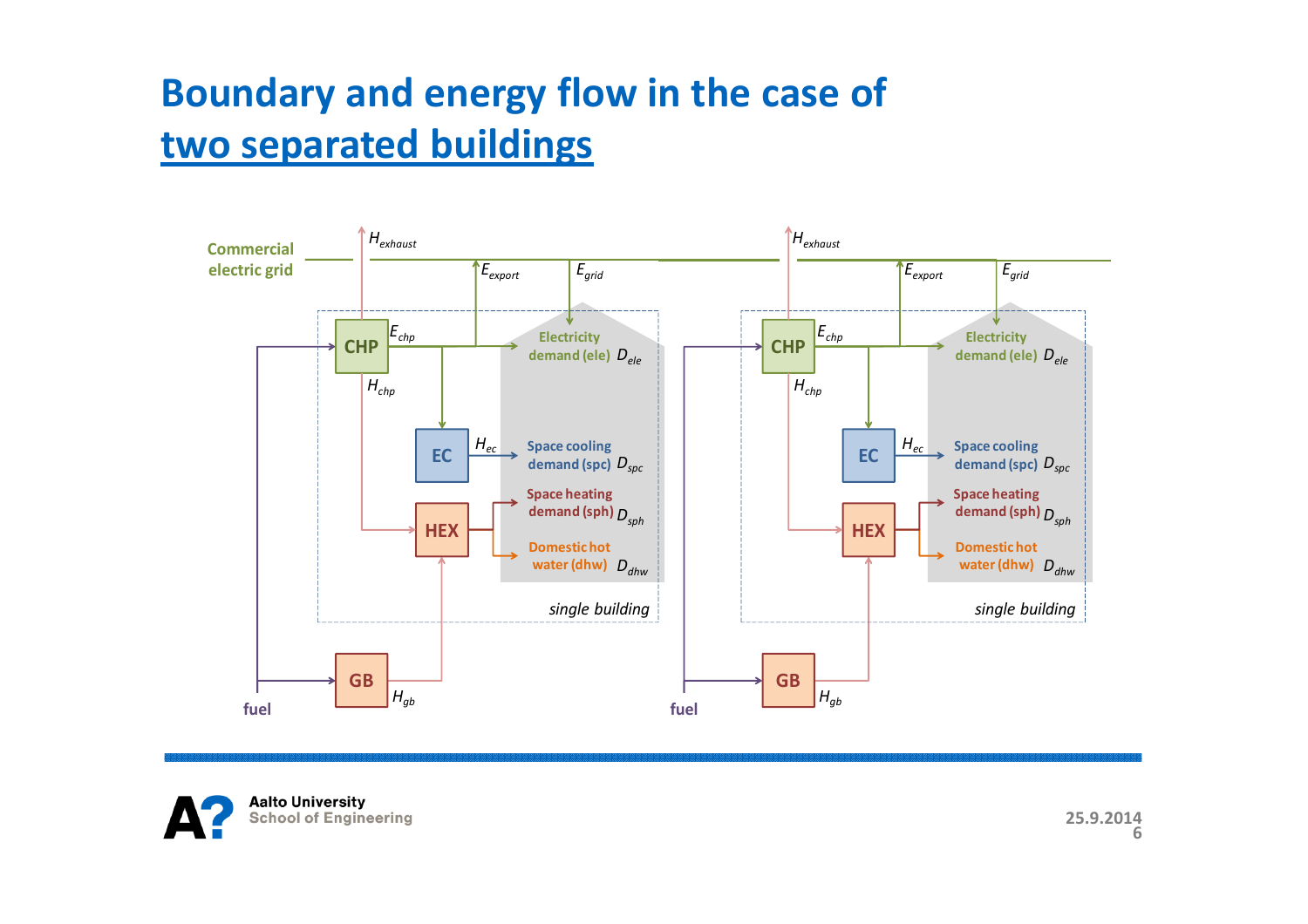#### **Boundary and energy flow in the case of cluster of buildings with sharing energy**

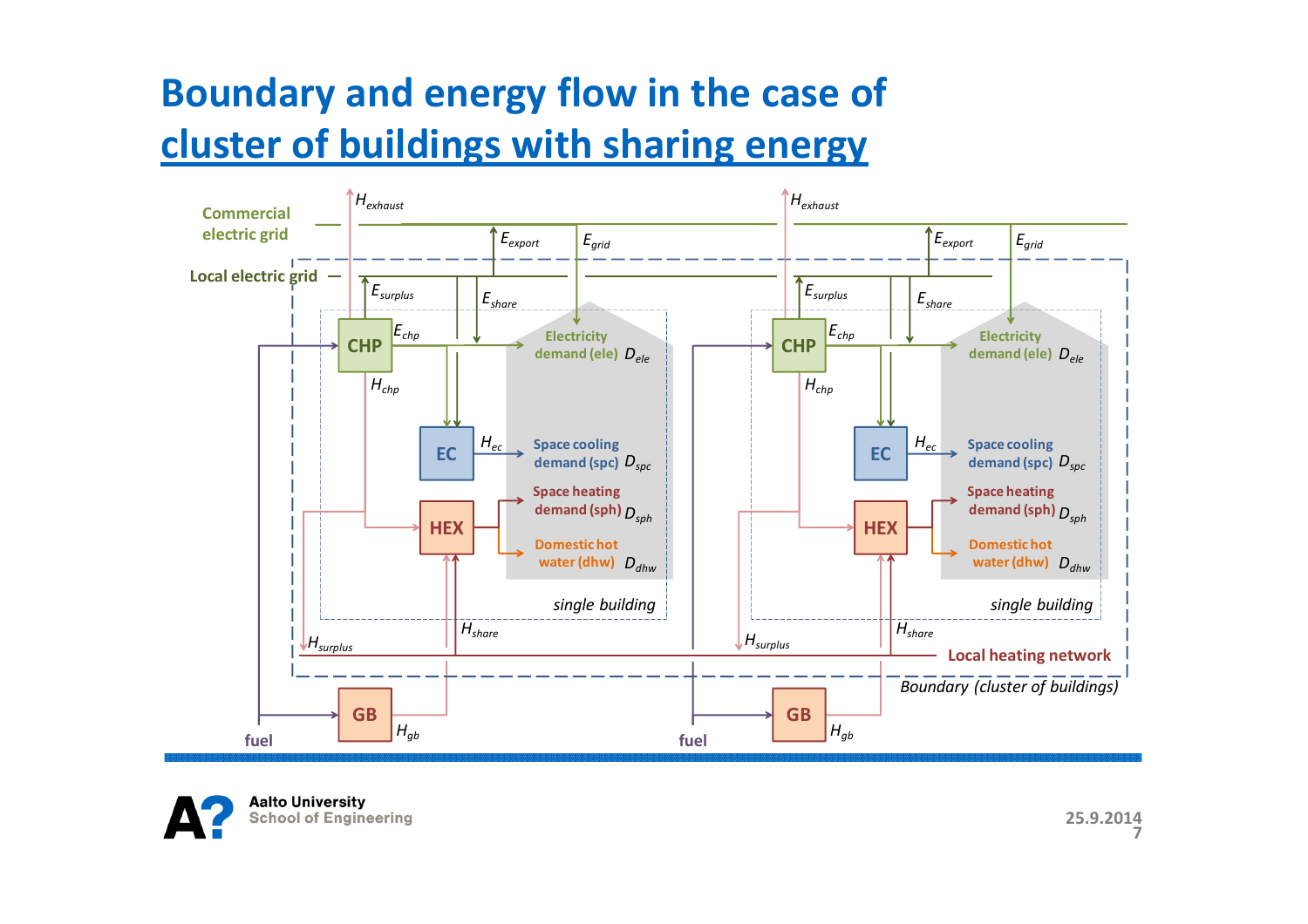### **Four different buildings in this study**

|          | 1: Office        | 2: Hotel                  | 3: Hospital               | 4: Shop centre            |
|----------|------------------|---------------------------|---------------------------|---------------------------|
|          | $6,000m^2$       | 6,000m <sup>2</sup>       | 6,000m <sup>2</sup>       | $6,000m^2$                |
| case12   | X                | $\boldsymbol{\mathsf{X}}$ |                           |                           |
| case13   | X                |                           | X                         |                           |
| case14   | $\boldsymbol{X}$ |                           |                           | $\boldsymbol{X}$          |
| case23   |                  | X                         | X                         |                           |
| case24   |                  | X                         |                           | X                         |
| case34   |                  |                           | X                         | X                         |
| case123  | $\boldsymbol{X}$ | $\boldsymbol{\mathsf{X}}$ | $\boldsymbol{\mathsf{X}}$ |                           |
| case124  | $\boldsymbol{X}$ | $\boldsymbol{X}$          |                           | $\boldsymbol{\mathsf{X}}$ |
| case134  | X                |                           | X                         | $\boldsymbol{\mathsf{X}}$ |
| case234  |                  | X                         | X                         | X                         |
| case1234 | X                | X                         | X                         | X                         |

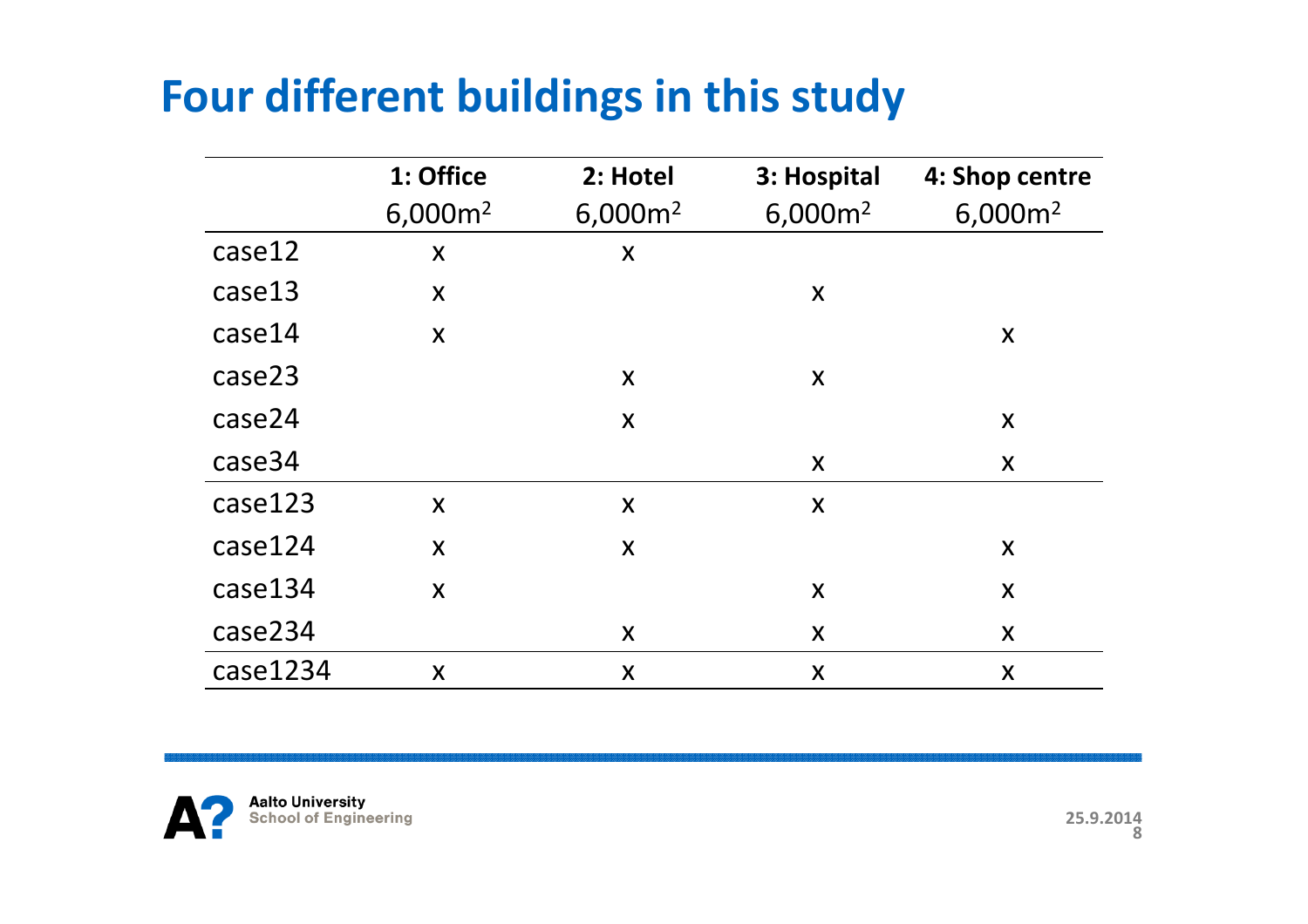#### **Demand profile**



Averaged buildings data measured by gas company,

Hourly data of averaged day (24hrs  $*$  12 months =

**25.9.2014**

**9**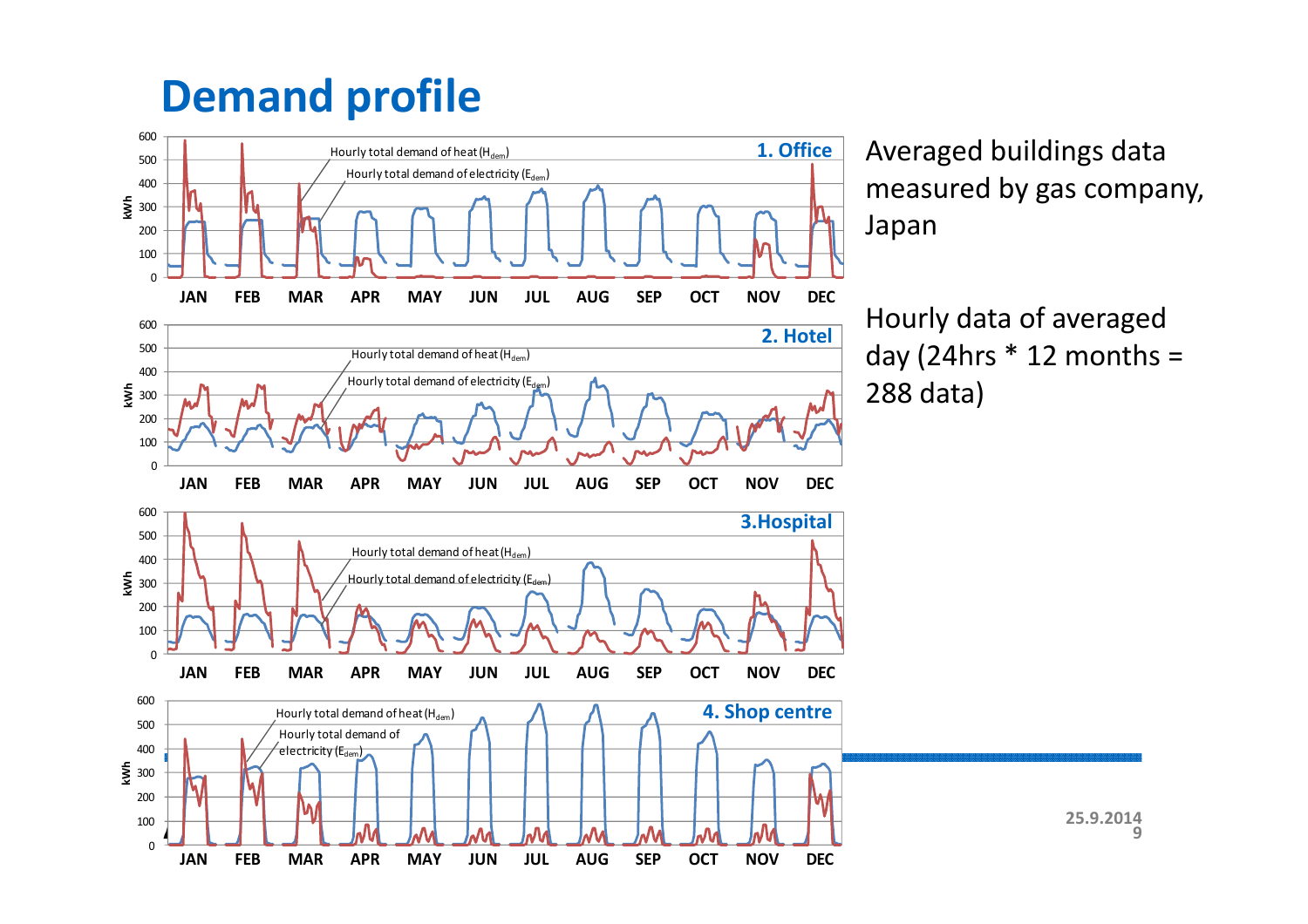# **Local energy production (CHP)**

•**Capacity:**  *<sup>P</sup>chp.e*

**1**

**2**

**3**

**4**

 $P_{chp.e}=0.3E_{\it peak}$ 

– Depending on peak electricity demand



1

- • **Operation strategy**
	- Electricity tracking operation (*el tr.*)
	- Heat tracking operation (*he tr.*)
	- Constant operation (*const.*)

**Aalto University School of Engineering** 

**25.9.201410**

**Partial load rate (***RT***) [ - ]**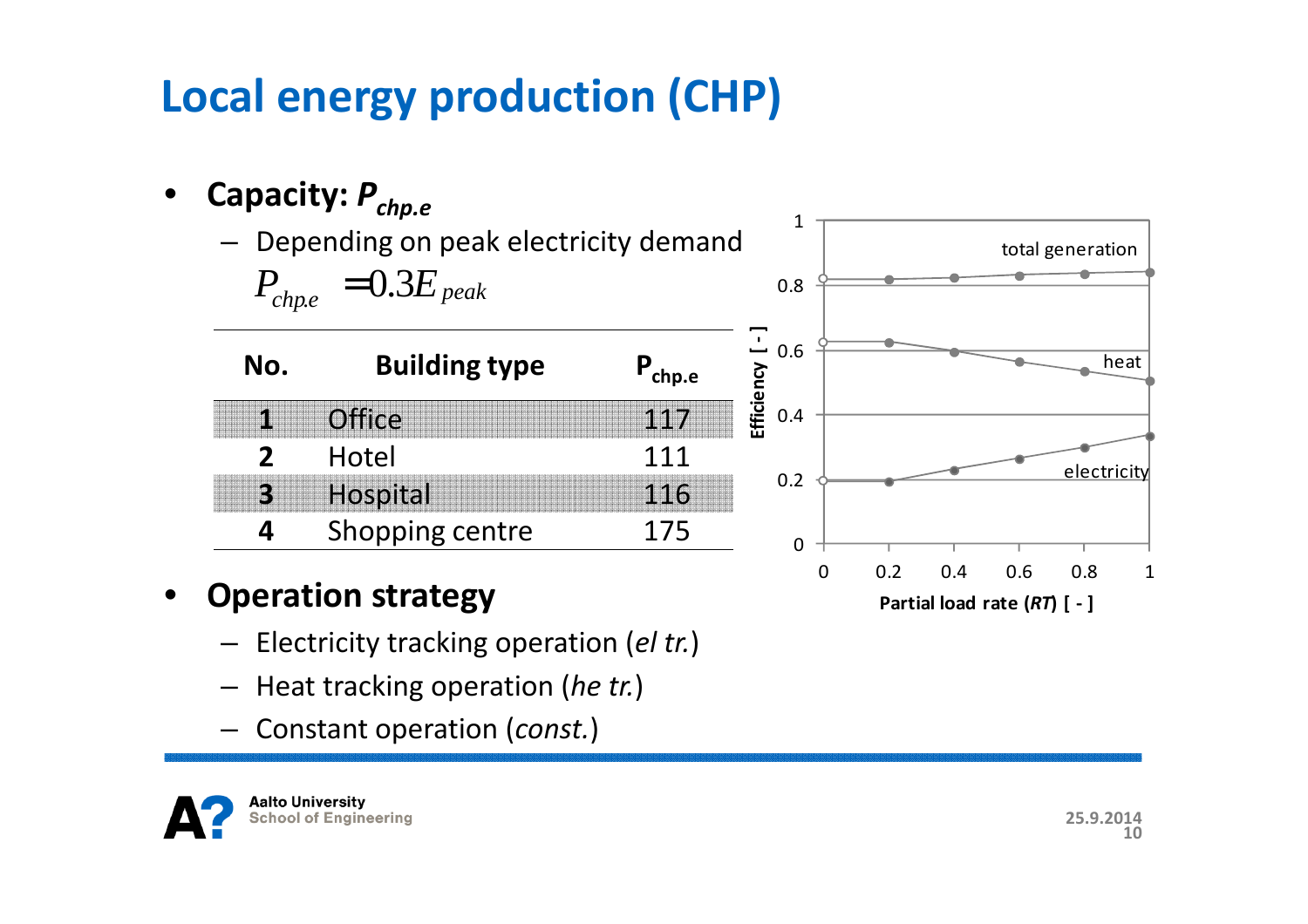#### **Result**

#### and the state of the state **Annual primari energy**

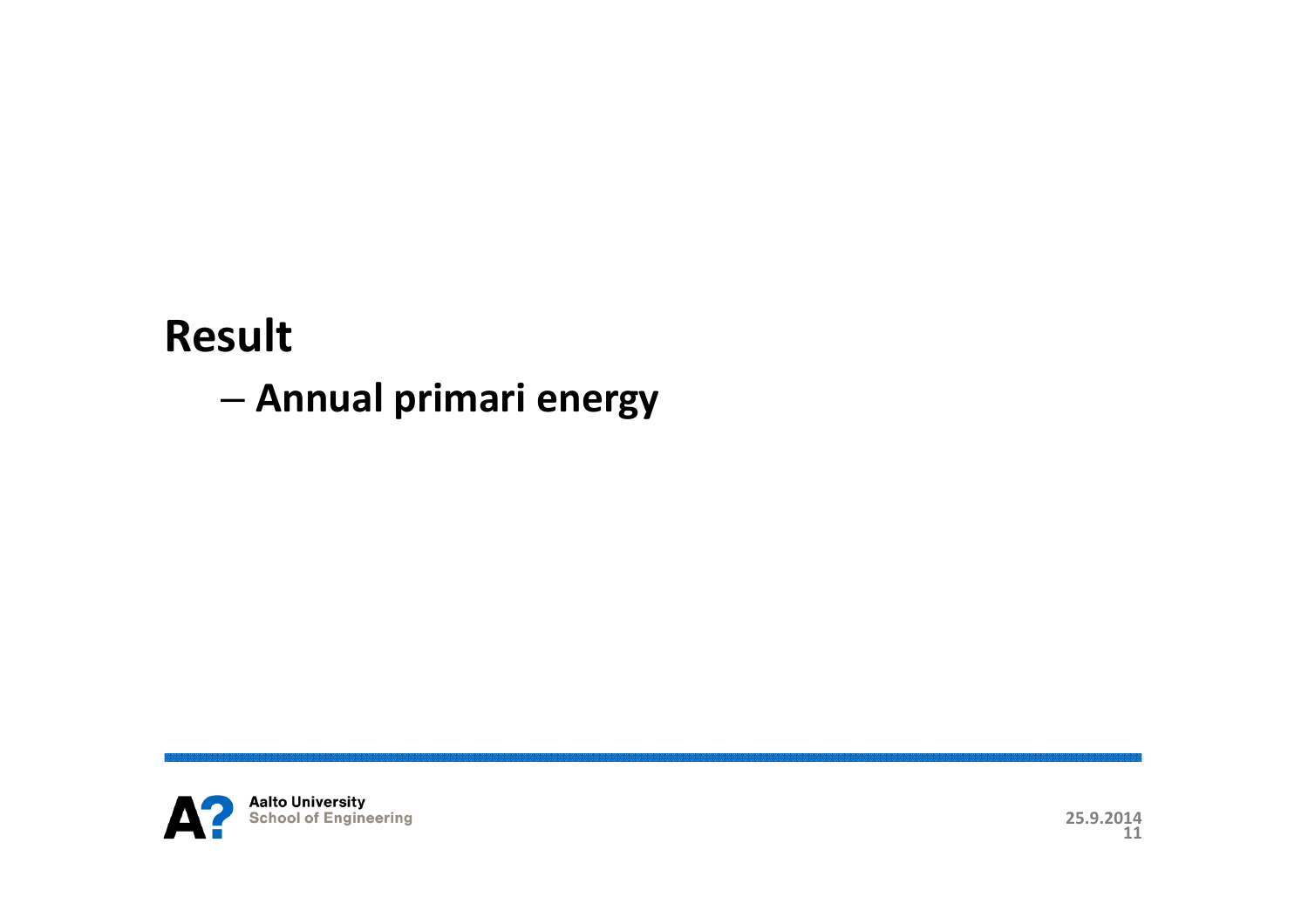#### **Annual primary energy (Connected 2 buildings)**

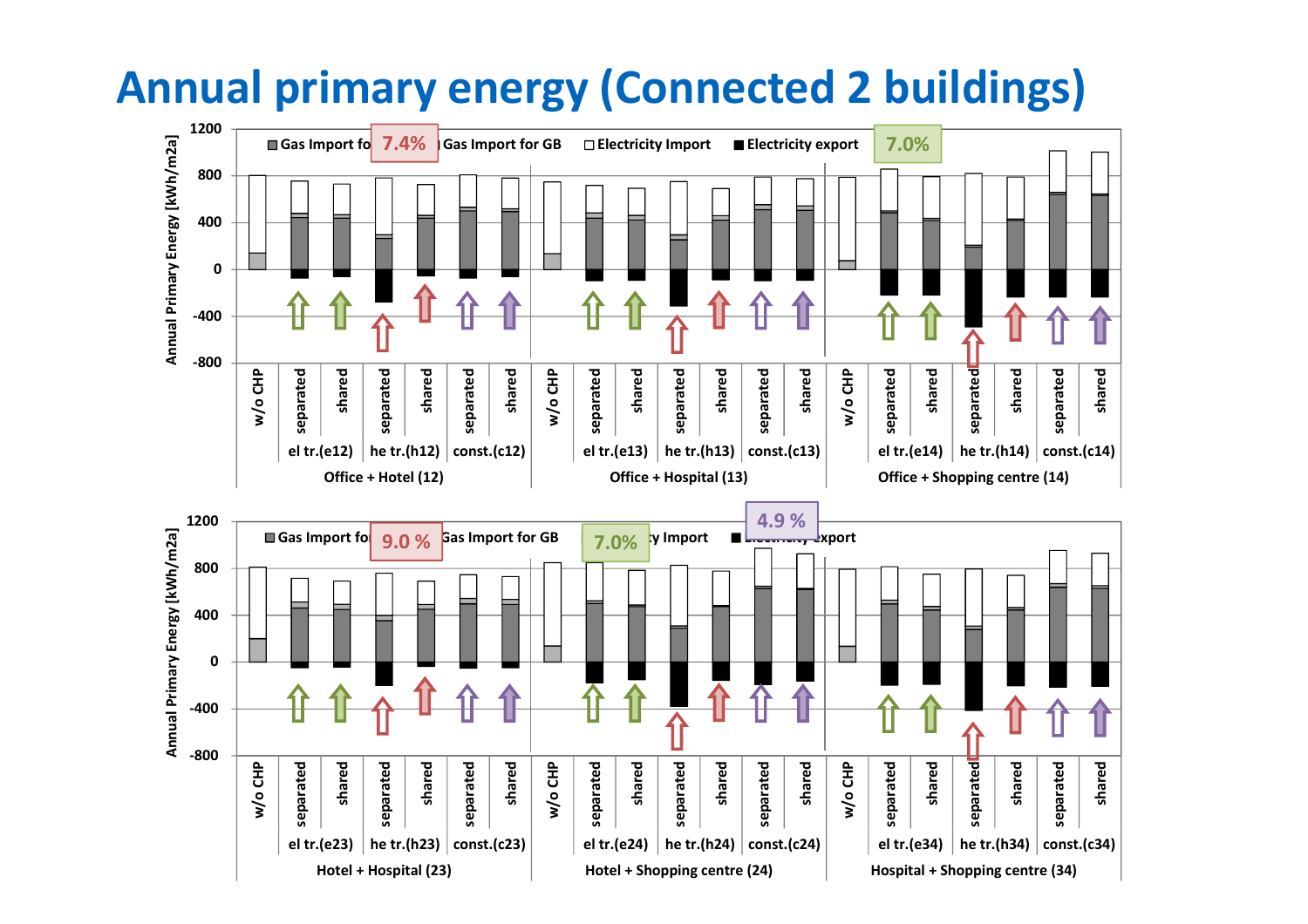### **Ecological and economical study**

- and the state of the state **CO2 emission**
- and the state of the state **Operation cost**

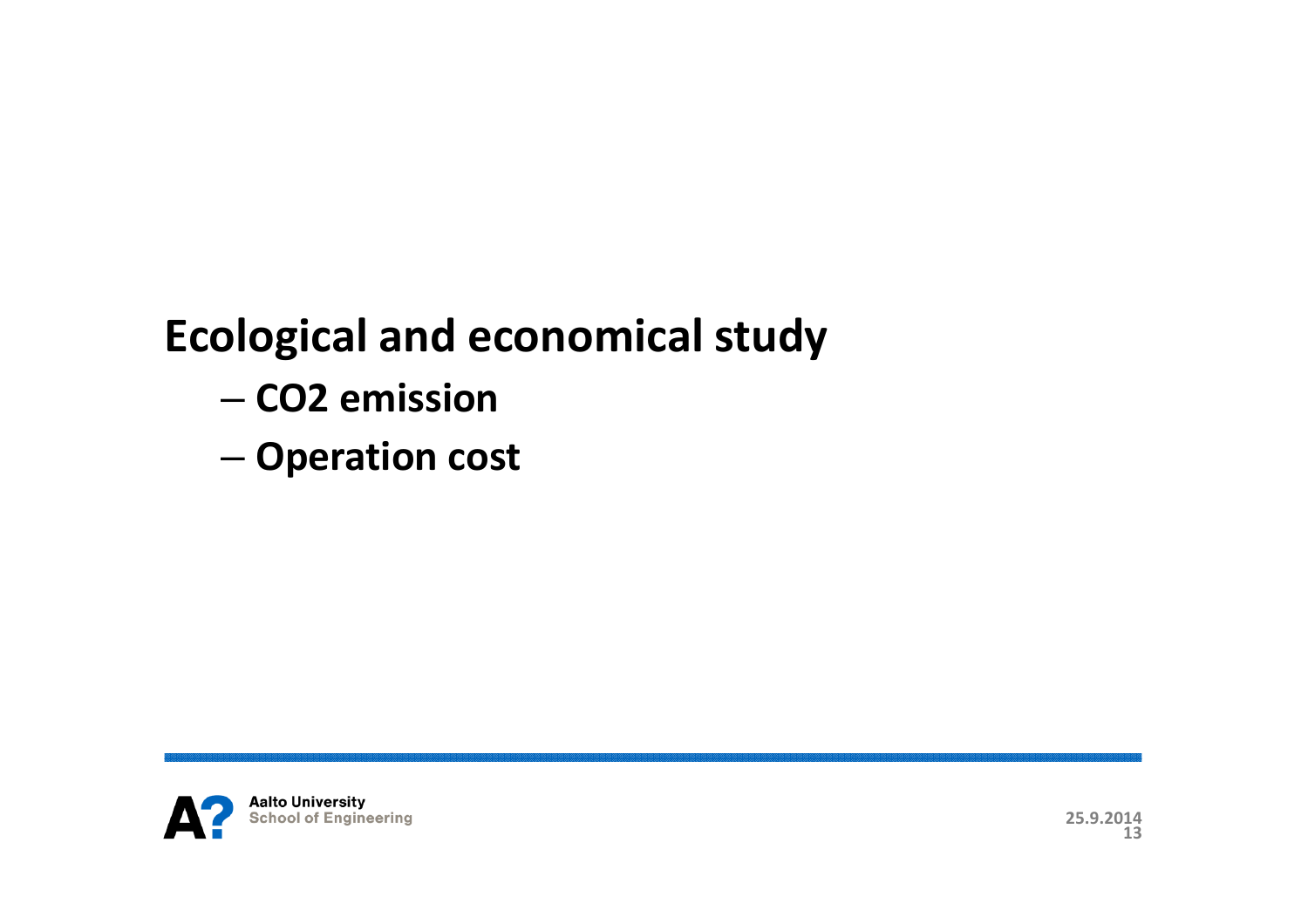## **Dramatic changes in energy situation**

before and after the accident, March 2011



Energy white paper 2013, Agency for Natural Resources and Energy www.enecho.meti.go.jp/topics/hakusho/2013energyhtml/2-1-4.html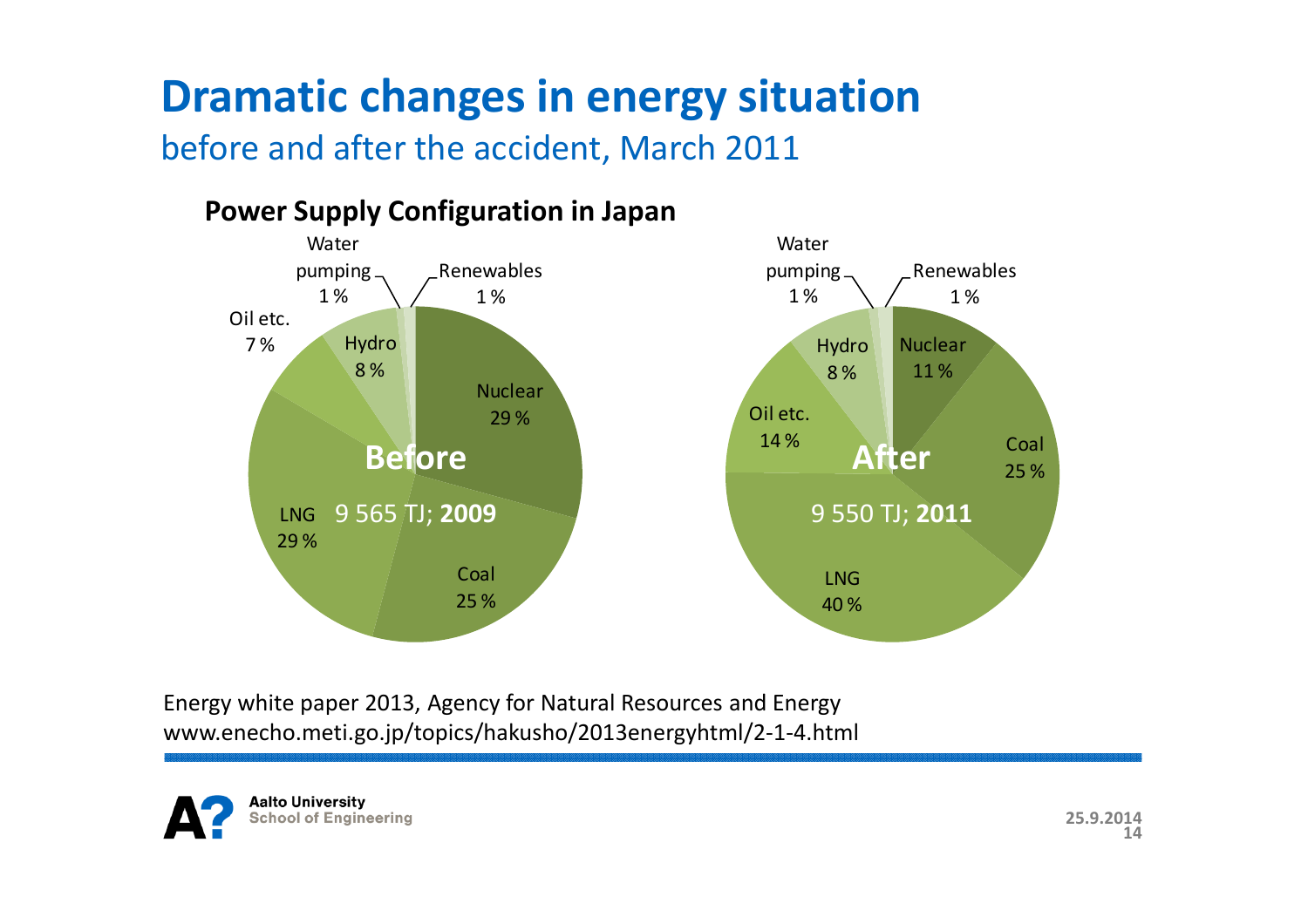# **CO2 emission factors of power companies**



|                  | <b>Before the</b> | After the |       |
|------------------|-------------------|-----------|-------|
| $kg$ - $CO2/kWh$ | accident          | accident  |       |
|                  | 2009              | 2012      |       |
| <b>Hokkaido</b>  | 0.433             | 0.688     | 159 % |
| Tohoku           | 0.468             | 0.600     | 128 % |
| <b>Tokyo</b>     | 0.384             | 0.525     | 137 % |
| Chubu            | 0.474             | 0.516     | 109 % |
| <b>Hokuriku</b>  | 0.374             | 0.663     | 177 % |
| Kansai           | 0.294             | 0.514     | 175 % |
| Chugoku          | 0.628             | 0.728     | 116 % |
| Shikoku          | 0.407             | 0.700     | 172 % |
| Kyusyu           | 0.369             | 0.612     | 166 % |
| Okinawa          | 0.931             | 0.903     | 97 %  |

www.sapporo-convention.net/toolkit/coefficient.htmlwww.itmedia.co.jp/smartjapan/articles/1312/26/news014.htmlja.wikipedia.org/wiki/%E9%9B%BB%E7%B7%9A%E8%B7%AF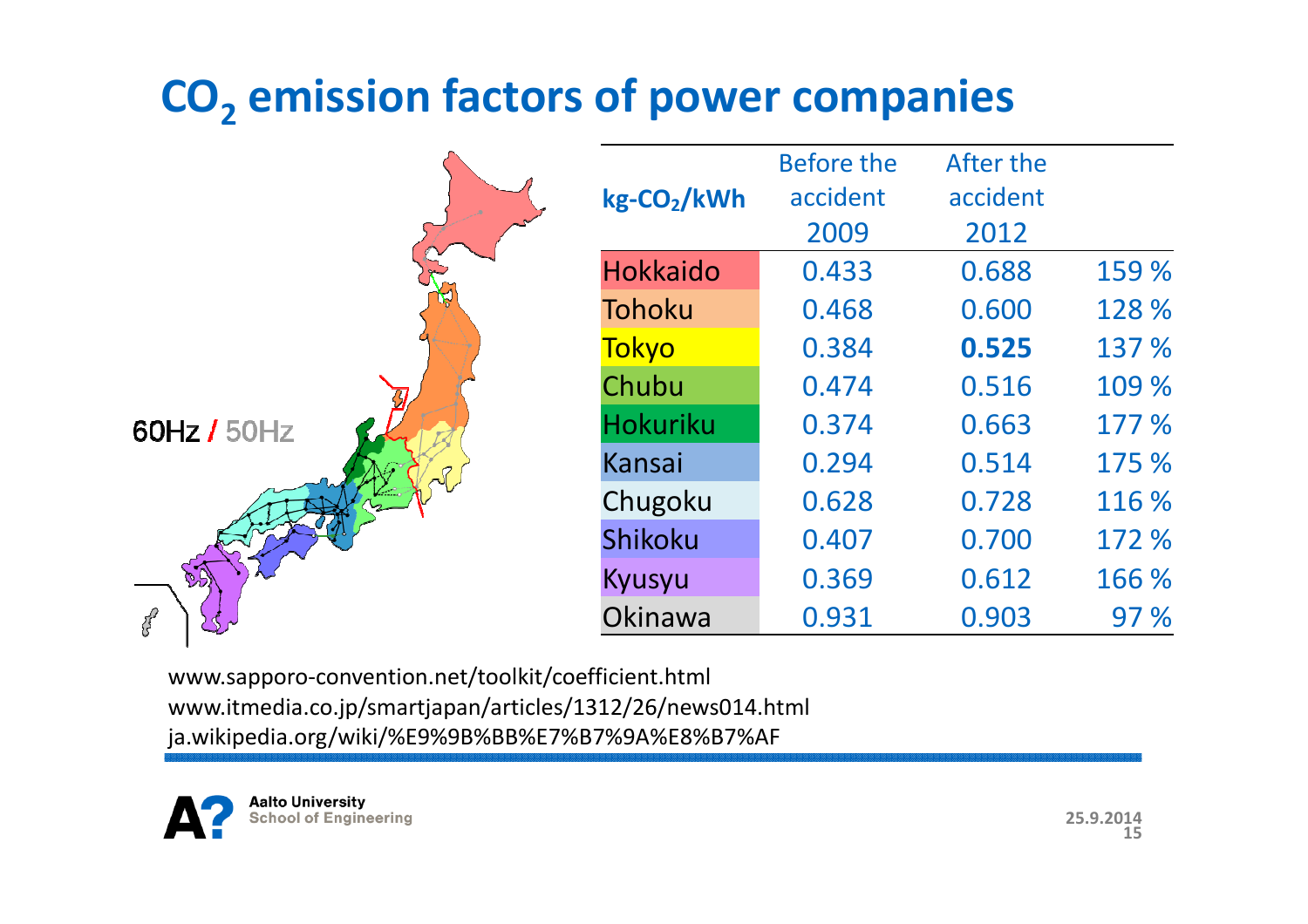#### **CO2 emission reduction by energy sharing**

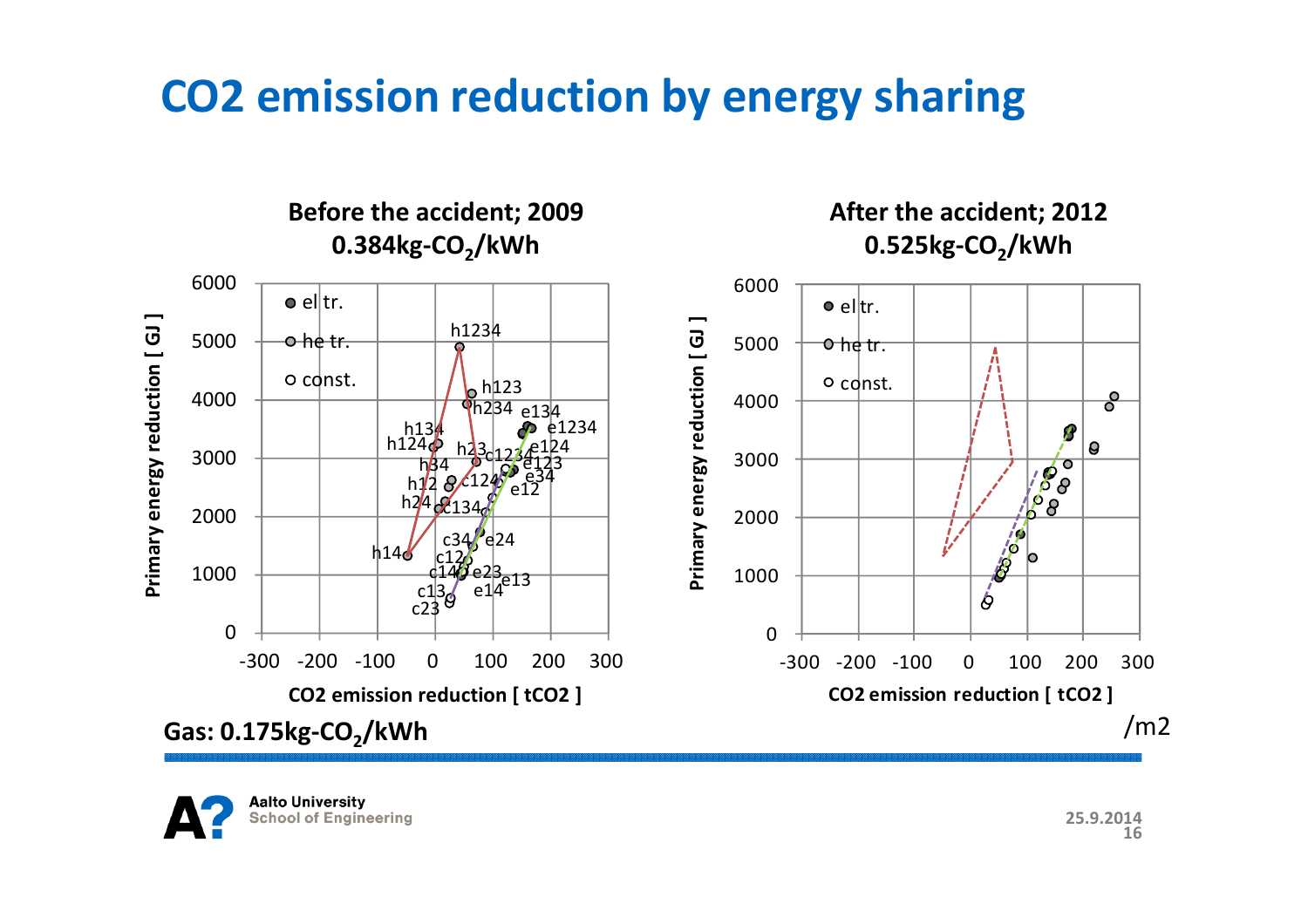#### **Operation cost reduction by energy sharing**If the electricity price were raised,



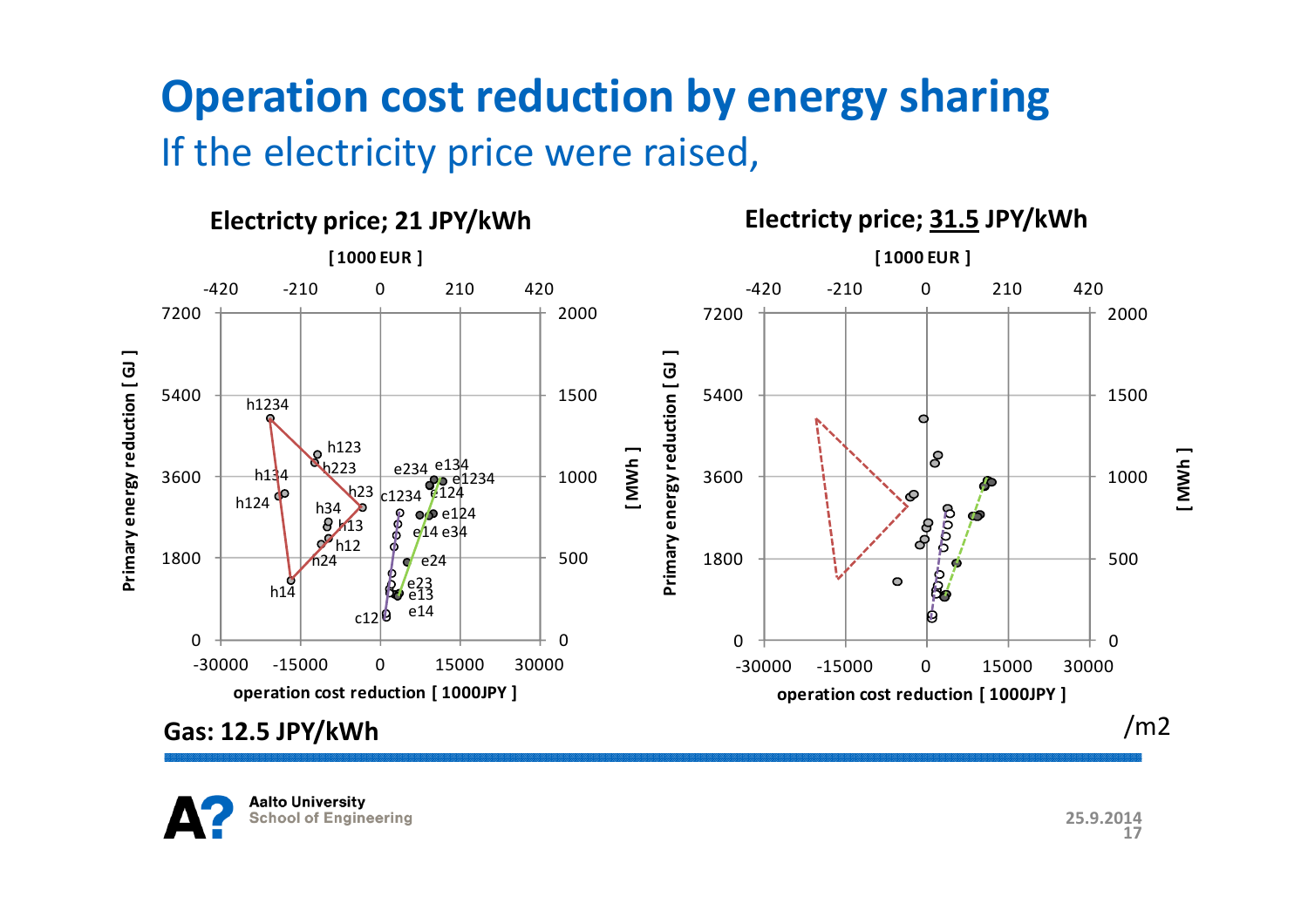#### **Operation cost reduction by energy sharing**if the electricity selling price were doubled in FIT,



**Aalto University School of Engineering**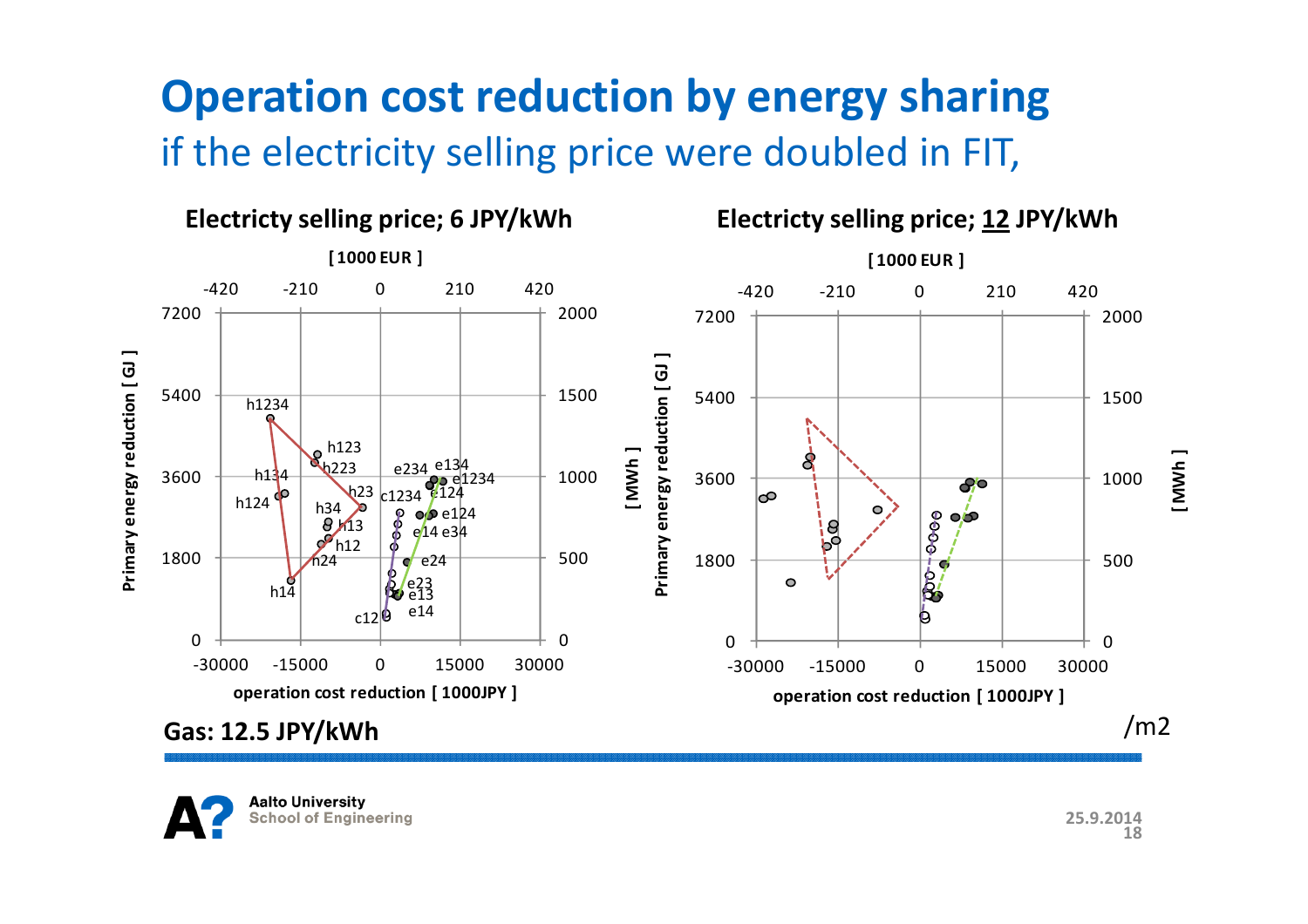### **Conclusions**

#### •**Primary energy consumption**

- It can be reduced by sharing both electricity and heat.
- Advantage of energy sharing depends on how the various types of buildings and CHP operational strategies are combined.

## • **CO<sup>2</sup> reduction and Operation cost**

– Energy sharing has the possibility to provide resiliency against economic and environmental changes by considering CHP operation modes and combinations of buildings.

#### $\bullet$ **Future research**

- In the case of Japanese Feed-in Tariff, the market prices for buying/selling electricity differ according to the renewable energy compositions. Thus it should be considered into scenarios that involve other forms of renewable energy.
- Energy market situations of different countries should also be studied.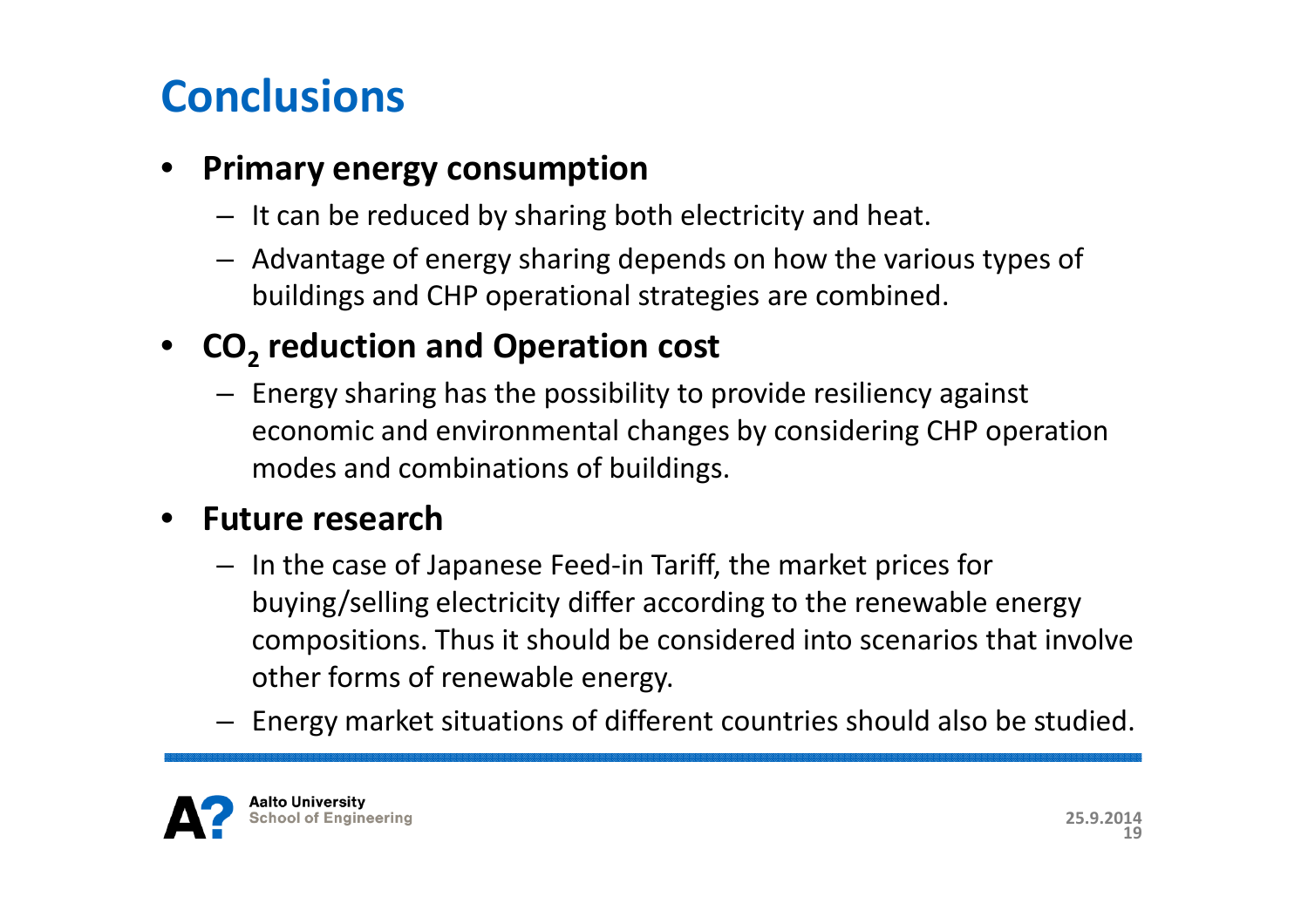## **Thank you for your attention!and Question?**

#### **Acknowledgement**:

The author would like to acknowledge **the Academy of Finland**. Project: Nearly zero energy community by integrating and optimizing local energy systems.



RESEARCH FUNDING AND EXPERTISE

**alto University** chool of Engineering

genku.kayo@aalto.fi